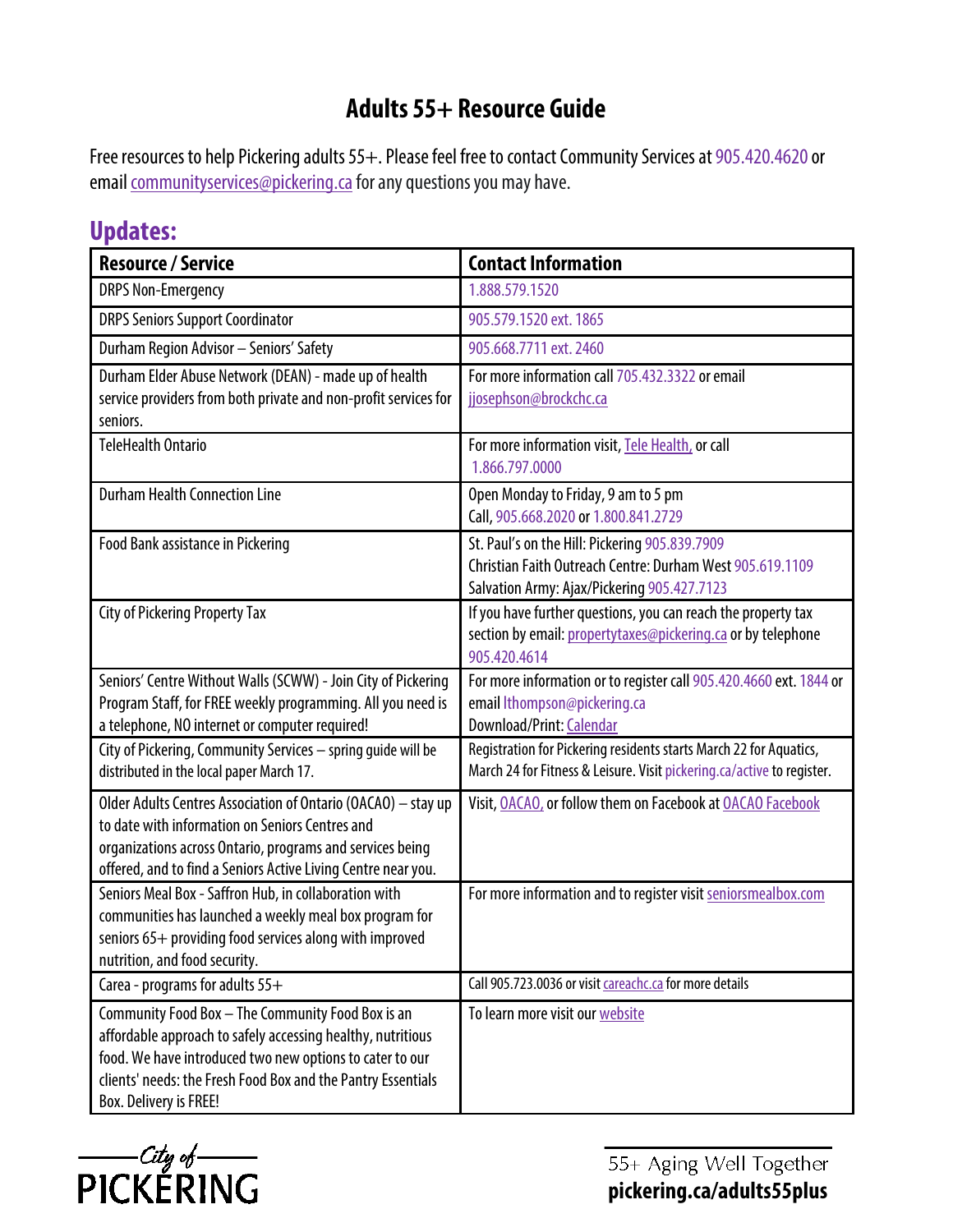| <b>Resource / Service</b>                                                                                                                                                    | <b>Contact Information</b>                                                                                                                              |
|------------------------------------------------------------------------------------------------------------------------------------------------------------------------------|---------------------------------------------------------------------------------------------------------------------------------------------------------|
| Meals on Wheels - Community Care Durham volunteers<br>deliver hot, healthy and delicious meals to your doorstep.<br>Each meal costs \$7.50, there is no charge for delivery. | Visit, Meals on Wheels, for more information, or call<br>905.837.0017, if you are interested in ordering Meals on Wheels.                               |
| Ontario 211 - A free helpline that connects you to community<br>and social services in your area 24 hours a day.                                                             | Visit, 211 Ontario for more information, and to find programs<br>and services in your community.                                                        |
| <b>Canadian Mental Health Association (CMHA) -</b><br>Nurse Practitioner Led Clinic (NPLC) is available for anyone<br>who does not have access to a primary care provider.   | Please call 1.844.436.8760<br>Open Monday to Friday 9 am -12 pm & 1 pm - 3 pm.                                                                          |
| Accessibility - If you require assistance in accessing programs<br>or events within the City of Pickering.                                                                   | Please contact Tim Higgins at thiggins@pickering.ca, or call<br>905.420.4620                                                                            |
| Durham Region Health Department - Access to free<br>public health resources and information.                                                                                 | For more information call 1.800.841.2729 or email the Health<br>Department                                                                              |
| Veronica Vernon's Free Senior Counselling                                                                                                                                    | For more information, call 289.482.0477 ext. 4 or email<br>vvsadultcc@qmail.com                                                                         |
| <b>Durham Region Transit</b>                                                                                                                                                 | <b>Durham Transit</b>                                                                                                                                   |
| <b>Durham Region Waste</b>                                                                                                                                                   | <b>Durham Region Waste</b>                                                                                                                              |
| Alzheimer Groupe Inc.                                                                                                                                                        | Alzheimer Groupe Inc.                                                                                                                                   |
| Durham Region Community Support Line - Community<br>Support Service agencies have come together to provide<br>support to the Durham Region community.                        | Residents at risk can access support services by calling<br>1-888-332-3133                                                                              |
| <b>Supports within Durham Region</b>                                                                                                                                         | <b>Durham Region Supports</b>                                                                                                                           |
| Community Care Durham Telephone Support - Free phone<br>support group to help you deal with stress and anxiety.                                                              | Please contact, liaipaul@communitycaredurham.on.ca, to sign<br>up.                                                                                      |
| Pickering Public Library - Books+ Express program open to<br>homebound Pickering residents with valid library cards.                                                         | Books and other library materials will be delivered by volunteers<br>based on client preference. To apply, please register here or<br>call 905.831.6265 |
| <b>Elder Abuse Prevention Ontario</b>                                                                                                                                        | <b>Office Phone 416.916.6728</b><br>https://eapon.ca/                                                                                                   |
| <b>Canadian Foundation for Economic Education</b>                                                                                                                            | Telephone: 416.968.2236<br>Toll-free 1.888.570.7610<br>https://cfee.org/                                                                                |

## **Prescriptions**

| Resource / Service                       | l Contact Information                   |
|------------------------------------------|-----------------------------------------|
| Online Refill                            | <b>Shoppers Drug Mart Pharmacy</b>      |
| Shoppers Drug Mart prescription delivery | Call 905, 839, 4488 to arrange delivery |